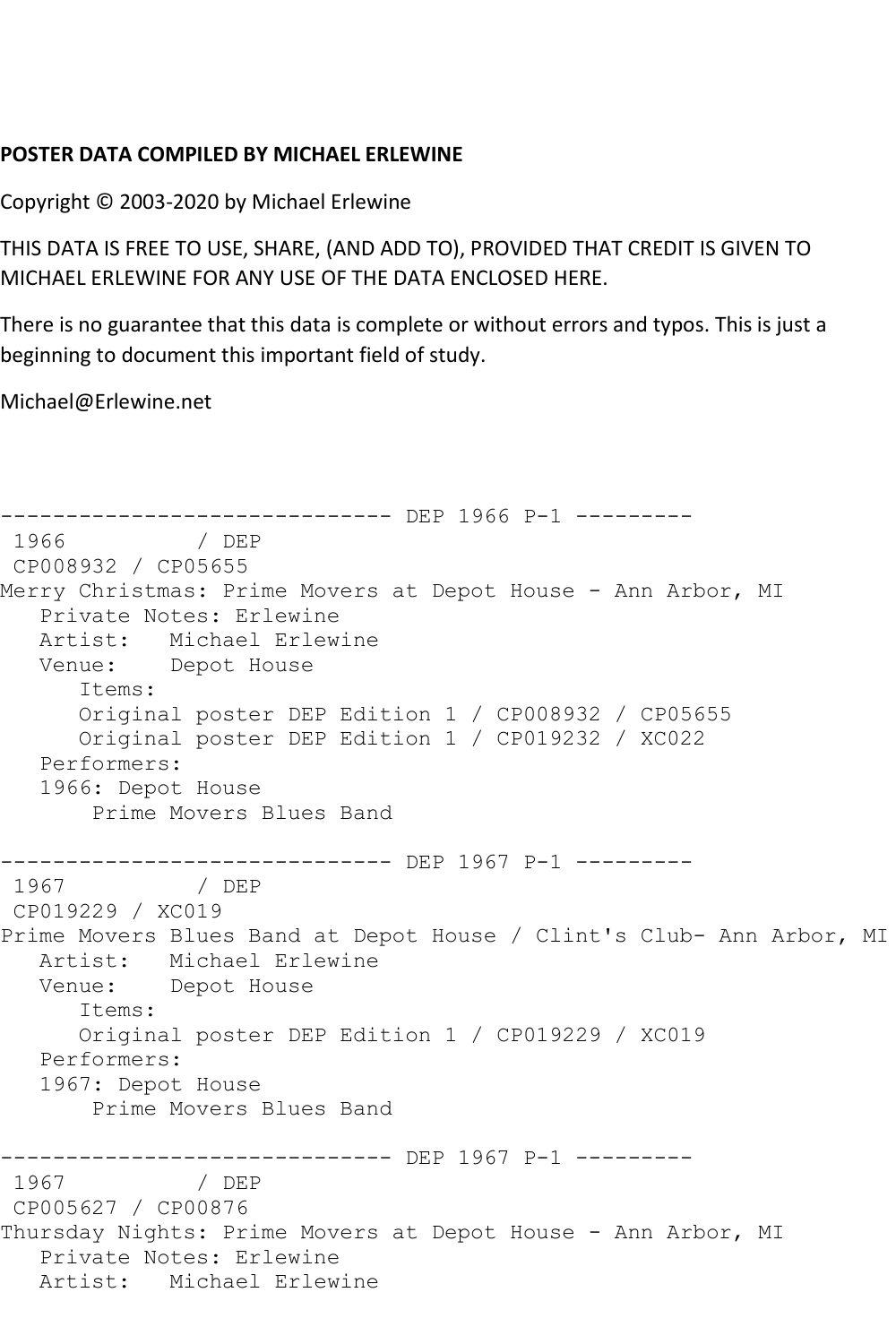Venue: Depot House Items: Original poster DEP Edition 1 / CP005627 / CP00876 Original poster DEP Edition 1 / CP008936 / CP05659 DEP / CP019230 / XC020 Performers: 1967: Depot House Prime Movers Blues Band ------------------------------ DEP 1967 P-1 --------- 1967 / DEP CP006417 / CP01667 Sunday Jam Session: Prime Movers at the Depot House Private Notes: Erlewine Event: Jam Session Artist: Michael Erlewine Venue: Depot House Items: Original poster DEP Edition 1 / CP006417 / CP01667 DEP / CP019233 / XC023 Performers: 1967: Depot House Prime Movers Blues Band ------------------------------ DEP 1967 P-1 ---------<br>1967 / DEP 1967 / DEP CP006426 / CP01676 Thursdays: Prime Movers at Depot House - Ann Arbor, MI Private Notes: Prime Movers Artist: Michael Erlewine Venue: Depot House Items: Original poster DEP Edition 1 / CP006426 / CP01676 DEP / CP019234 / XC024 Performers: 1967: Depot House Prime Movers Blues Band ------------------------------ DEP 1967 P-1 --------- 1967 / DEP CP008931 / CP05654 Sunday Jam Session: Prime Movers at Depot House - Ann Arbor, MI Private Notes: Erlewine Event: Jam Session Artist: Michael Erlewine Venue: Depot House Items: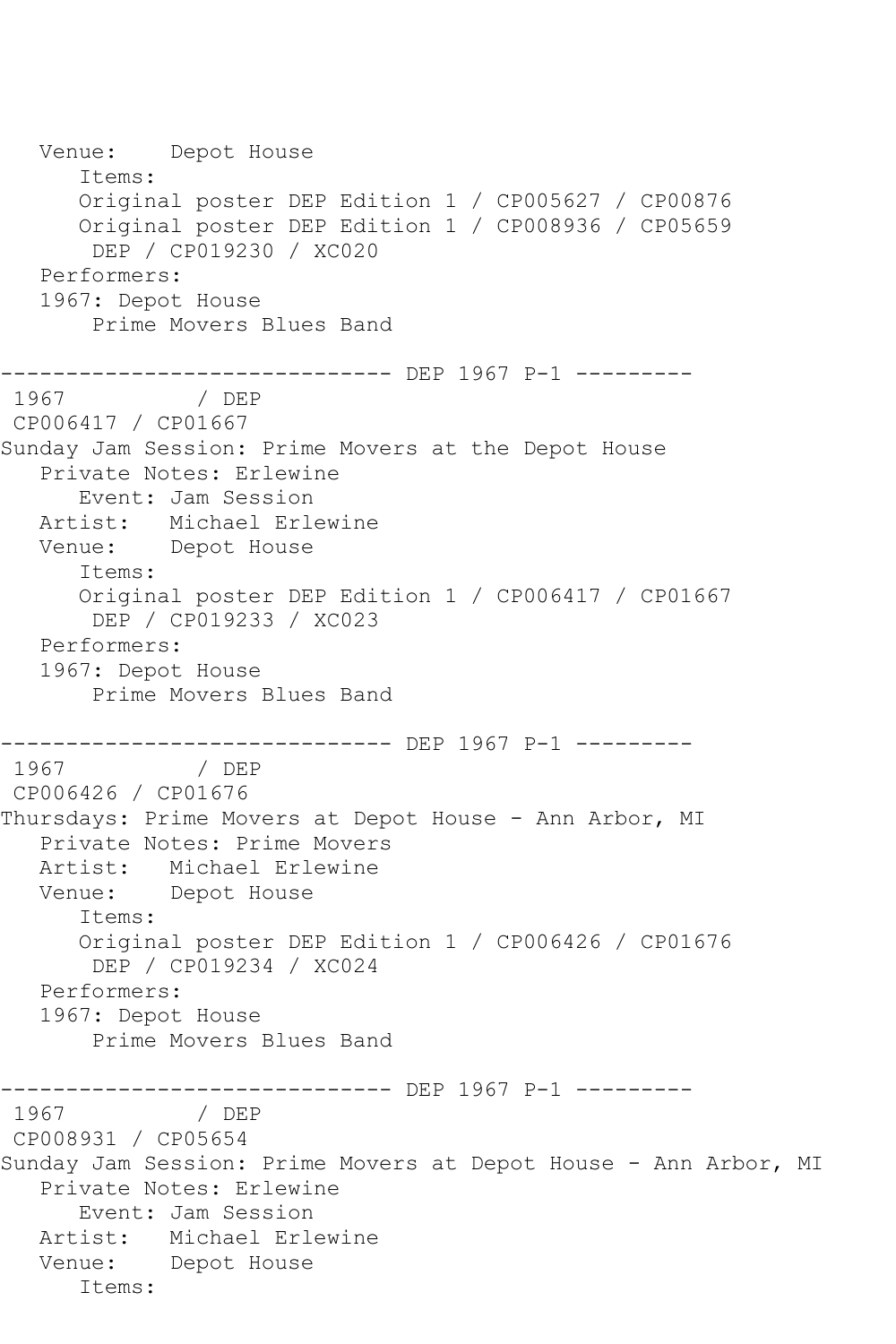Original poster DEP Edition 1 / CP008931 / CP05654 DEP / CP006425 / CP01675 DEP / CP019237 / XC027 Performers: 1967: Depot House Prime Movers Blues Band ------------------------------ DEP 1967 P-1 --------- 1967 / DEP CP008933 / CP05656 Saturday Nights" Prime Movers at the Depot House Private Notes: Erlewine Artist: Michael Erlewine Venue: Depot House Items: Original poster DEP Edition 1 / CP008933 / CP05656 DEP / CP019243 / XC033 Performers: 1967: Depot House Prime Movers Blues Band ------------------------------ DEP 1967 P-1 --------- 1967 / DEP CP008934 / CP05657 Prime Movers at Depot House / Clint's Club - Ann Arbor, MI Private Notes: Erlewine Artist: Michael Erlewine Venue: Depot House Items: Original poster DEP Edition 1 / CP008934 / CP05657 DEP / CP019248 / XC038 Performers: 1967: Depot House Clint's Club Prime Movers Blues Band -------------------------------- DEP 1967 P-1 ---------<br>1967 / DEP 1967 CP019251 / XC041 Thursdays: Prime Movers at Depot House - Ann Arbor, MI Artist: Michael Erlewine Venue: Depot House Items: Original poster DEP Edition 1 / CP019251 / XC041 Performers: 1967: Depot House Prime Movers Blues Band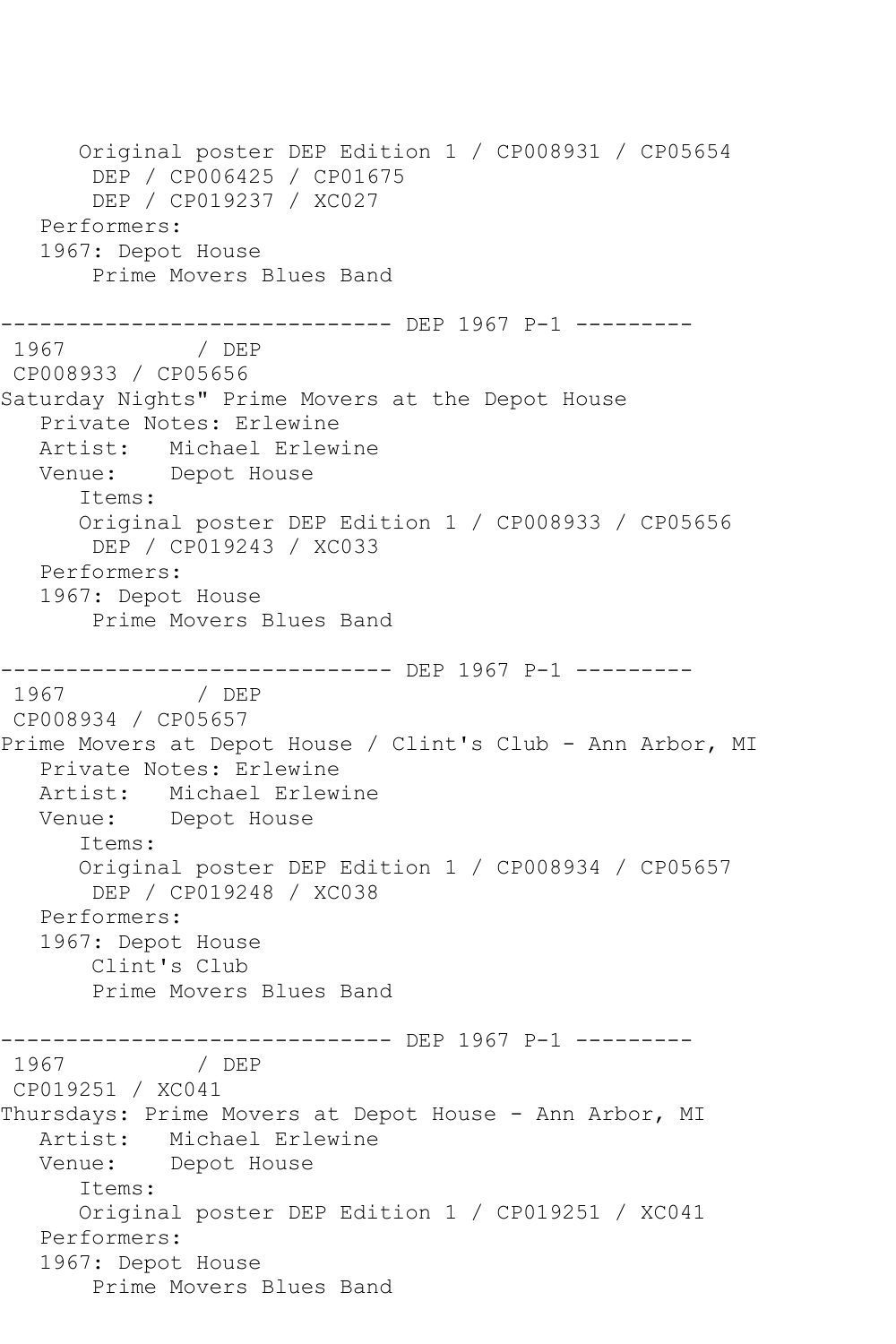------------------------------- DEP 1967 P-1 ---------<br>1967 / DEP 1967 CP006428 / CP01678 Saturday Nights:Prime Movers at Depot House - Ann Arbor, MI Private Notes: Prime Movers Artist: Michael Erlewine Venue: Depot House Items: Original poster DEP Edition 1 / CP006428 / CP01678 DEP / CP019252 / XC042 Performers: 1967: Depot House Prime Movers Blues Band ------------------------------ DEP 1967 P-1 --------- 1967 / DEP CP008937 / CP05660 Prime Movers at Depot House / Clint's Club - Ann Arbor, MI Private Notes: Erlewine Artist: Michael Erlewine Venue: Depot House Items: Original poster DEP Edition 1 / CP008937 / CP05660 Performers: 1967: Depot House Clint's Club Prime Movers Blues Band ------------------------------ 1968 P --------- 1968 / CP044946 Circle Books Metaphysical Books in Ann Arbor Artist: Michael Erlewine Venue: Circle Books Items: Original poster / CP044946 Performers: 1968: Circle Books ------------------------------ DEP 1968-03-22 P-1 --------- 1968-03-22 / DEP CP008935 / CP05658 Prime Movers, Soul Remains at Depot House - Ann Arbor, MI Private Notes: Erlewine Artist: Michael Erlewine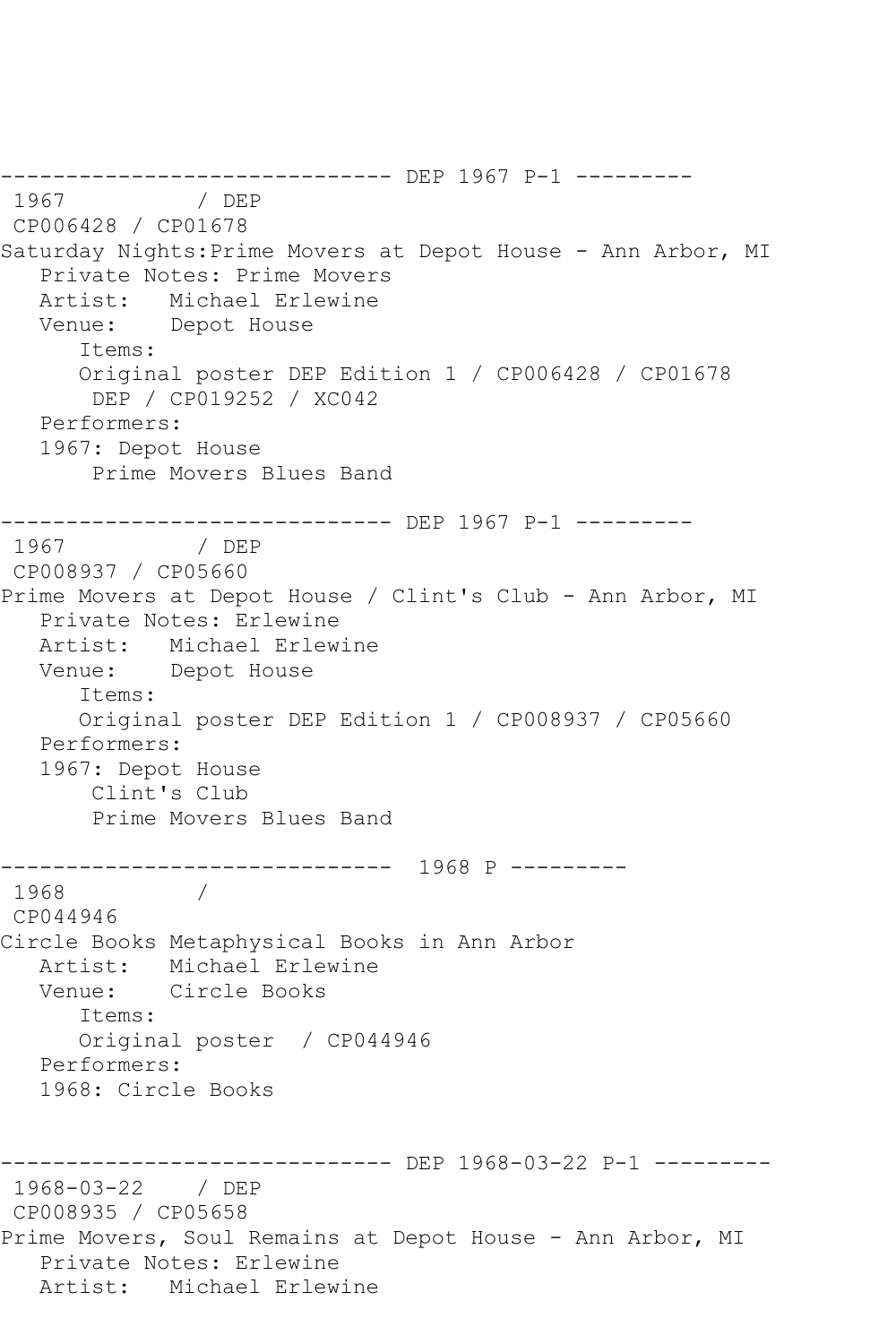Venue: Depot House Items: Original poster DEP Edition 1 / CP008935 / CP05658 DEP / CP019247 / XC037 Performers: 1968-03-22: Depot House Prime Movers Blues Band / Soul Remains ------------------------------ DEP 1968-09-27 P-1 --------- 1968-09-27 / DEP CP008930 / CP05653 Prime Movers Blues Band at Depot House - Ann Arbor, MI Private Notes: Erlewine Artist: Michael Erlewine Venue: Depot House Items: Original poster DEP Edition 1 / CP008930 / CP05653 Performers: 1968-09-27: Depot House Prime Movers Blues Band ------------------------------ 1968-12-20 P --------- 1968-12-20 / CP044945 Mark's Coffee House in Ann Arbor Artist: Michael Erlewine Venue: Mark's Coffee House, Ann Arbor Items: Original poster / CP044945 Performers: 1968-12-20: Mark's Coffee House, Ann Arbor ------------------------------ 1969 P-1 --------- 1969 / CP019236 / XC026 An Ann Arbor Astrological Association, Circle Books, Ann Arbor Artist: Michael Erlewine Venue: Circle Books Items: Original poster Edition 1 / CP019236 / XC026 Performers: 1969: Circle Books ------------------------------ 1971 P-1 ---------

1971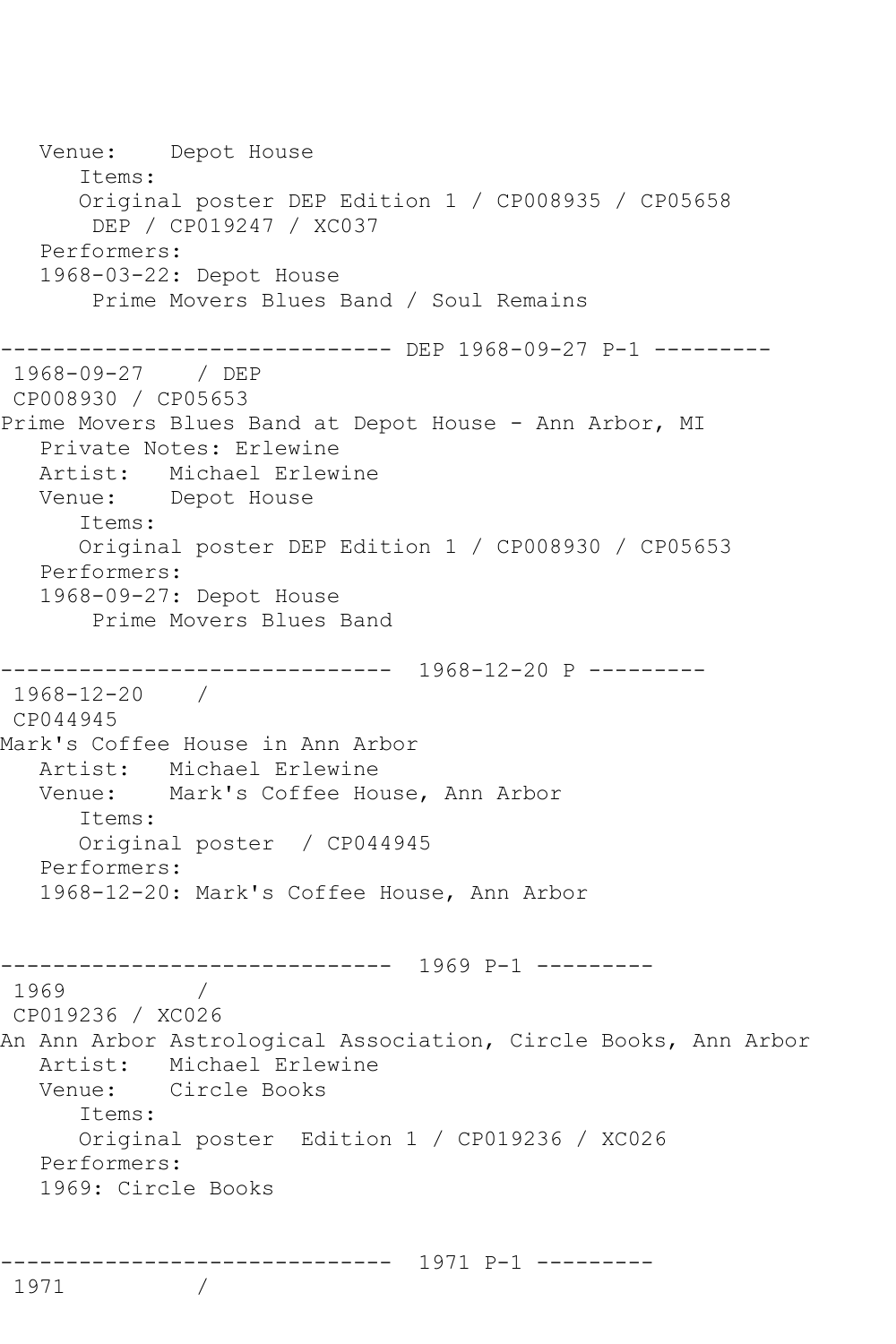CP044940 Logo Design for Eden Organic Foods, Ann Arbor Artist: Michael Erlewine Venue: Eden Organic Foods Items: Original poster Edition 1 / CP044940 Performers: 1971: Eden Organic Foods ------------------------------ 1971 P --------- 1971 / CP045525 / CP045525 Ann Arbor Heart Song (Michael Erlewine) Business Card Private Notes: Erlewine Benefit: Ann Arbor Song Michael Erlewine Artist: Michael Erlewine Items: Original poster / CP045525 / CP045525 Performers: 1971: ------------------------------ ODY 1971-03-00 P-1 --------- 1971-03-00 / ODY CP006261 / CP01511 Ann Arbor Heart Song at Odyssey Notes: This is a poster by Michael Erlewine for his own gig, during the time when he was playing piano and singing under the name "Ann Arbor Heart Song." Private Notes: Erlewine Artist: Michael Erlewine Venue: Odyssey Items: Original poster ODY Edition 1 / CP006261 / CP01511 Performers: 1971-03-00: Odyssey Michael Erlewine ------------------------------ 1974-02-12 P --------- 1974-02-12 / CP044947 Chogyam Trungpa at Rackham Hall in Ann Arbor Artist: Michael Erlewine Items: Original poster / CP044947 Performers: 1974-02-12: Chogyam Trungpa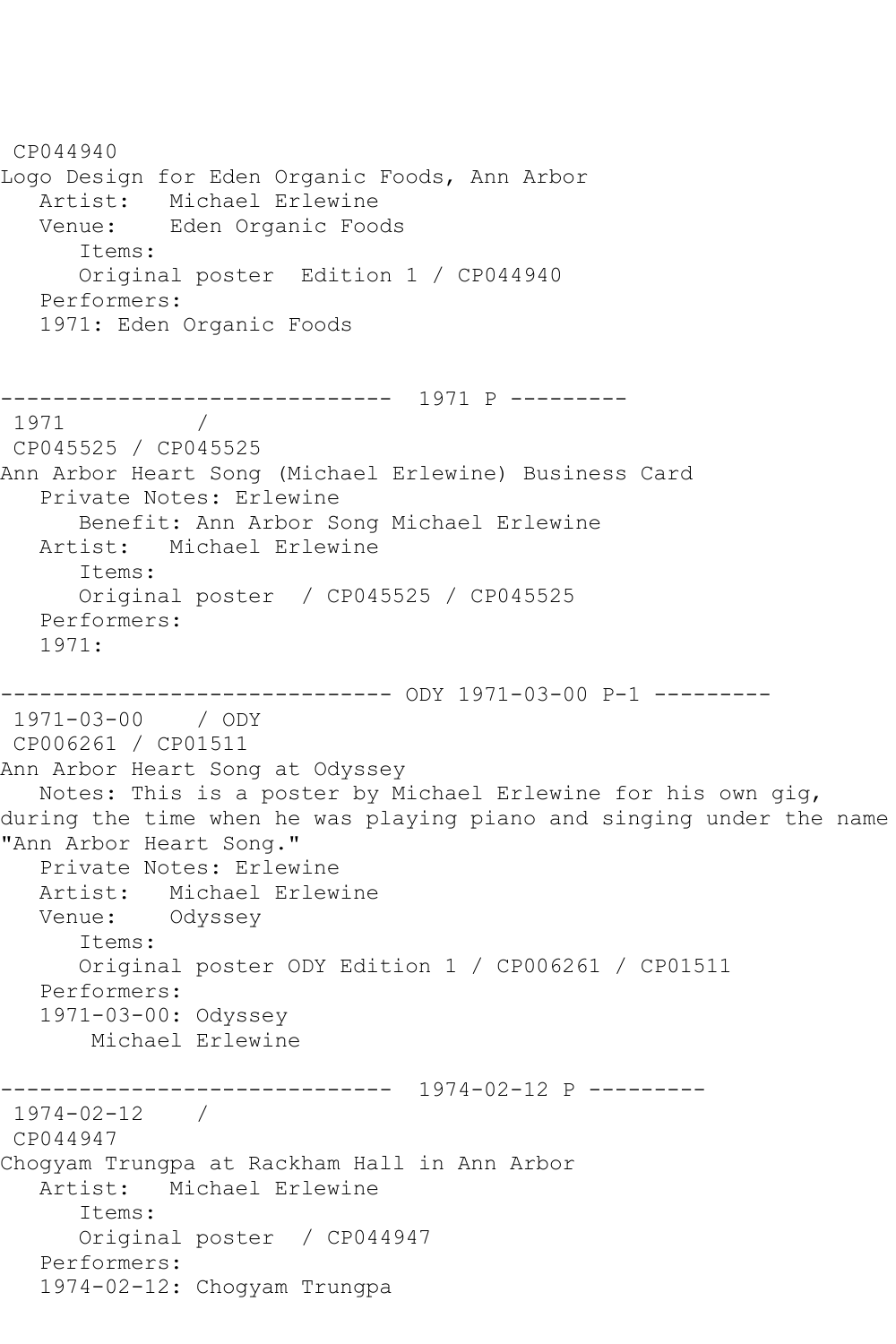------------------------------ 197? P-1 --------- 197? / CP044942 Sundays: Circle Books Metaphysics, Ann Arbor, MI Artist: Michael Erlewine<br>Venue: Circle Books Circle Books Items: Original poster Edition 1 / CP044942 Performers: 197?: Circle Books ------------------------------ 197? P-1 --------- 197? CP044948 Sundays: Circle Books Metaphysics, Ann Arbor, MI Artist: Michael Erlewine Venue: Circle Books Items: Original poster Edition 1 / CP044948 Performers: 197?: Circle Books ------------------------------ 2003-12-31 P --------- 2003-12-31 / CP050414 / CP050414 New Years Eve Party at the Cafe Benefit: With Slow Dancing Artist: Michael Erlewine Venue: Two Sisters Cafe Items: Original poster / CP050414 / CP050414 Performers: 2003-12-31: Two Sisters Cafe ------------------------------ 2004-12-11 --------- 2004-12-11 / CP061826 Kick Out The Jams: Pun Plamondon, Beatnik Hippies at Two Sisters Cafe [Big Rapids, MI] Notes: A gig with Pun Plamondon reciting verse from his recent book against a jazz/rock band at the Two Sisters Cafe. Artist: Michael Erlewine<br>Venue: Two Sisters Cafe Two Sisters Cafe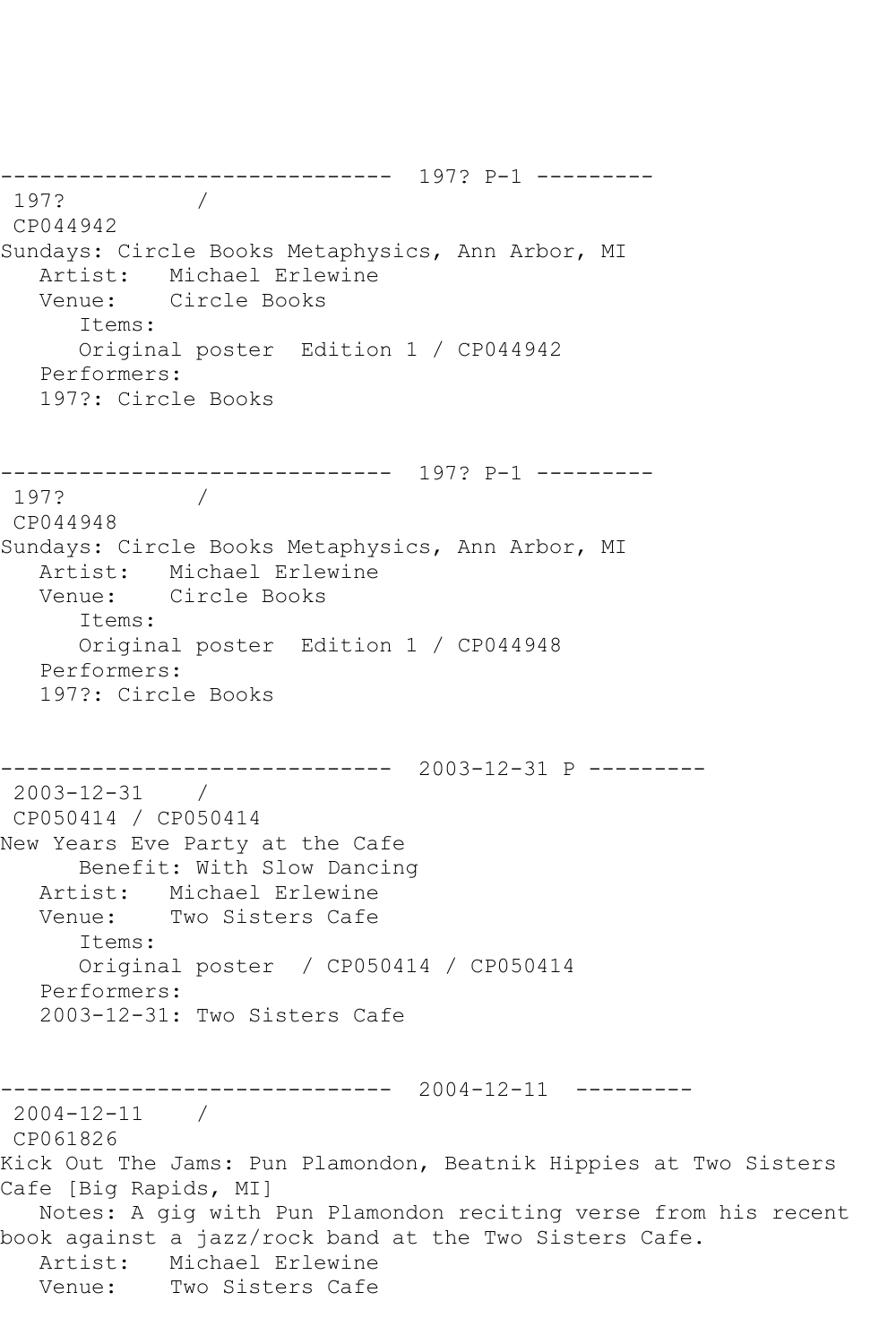Items: / CP061826 (8-1/2 x 14) Performers: 2004-12-11: Two Sisters Cafe Pun Plamondon / Beatnik Hippies / Tommy Spagetti / Doug Weaver / John Idema ------------------------------ NONE P-1 --------- NONE / CP019446 / XG27 Matrix Software Catalog Cover Artist: Michael Erlewine Items: Original poster Edition 1 / CP019446 / XG27 Performers: NONE: ------------------------------ zzzz-02-12 P -------- zzzz-02-12 / CP045509 / CP045509 Chogyam Trungpa at Rackham Lecture Hall - Ann Arbor, Benefit: Chogyam Trungpa Speaking on Meditation and Intellect Artist: Michael Erlewine<br>Venue: Rackham Lecture Rackham Lecture Hall Items: Original poster / CP045509 / CP045509 Performers: zzzz-02-12: Rackham Lecture Hall Chogyam Trungpa ------------------------------ zzzz-zz-zz P -------- zzzz-zz-zz / CP044941 Erlewine Instruments Poster Artist: Michael Erlewine Items: Original poster / CP044941 Performers: zzzz-zz-zz: ------------------------------ zzzz-zz-zz P-1 -------- zzzz-zz-zz / CP019255 / XC045 Posters: Symbol Series Artist: Michael Erlewine Items: Original poster Edition 1 / CP019255 / XC045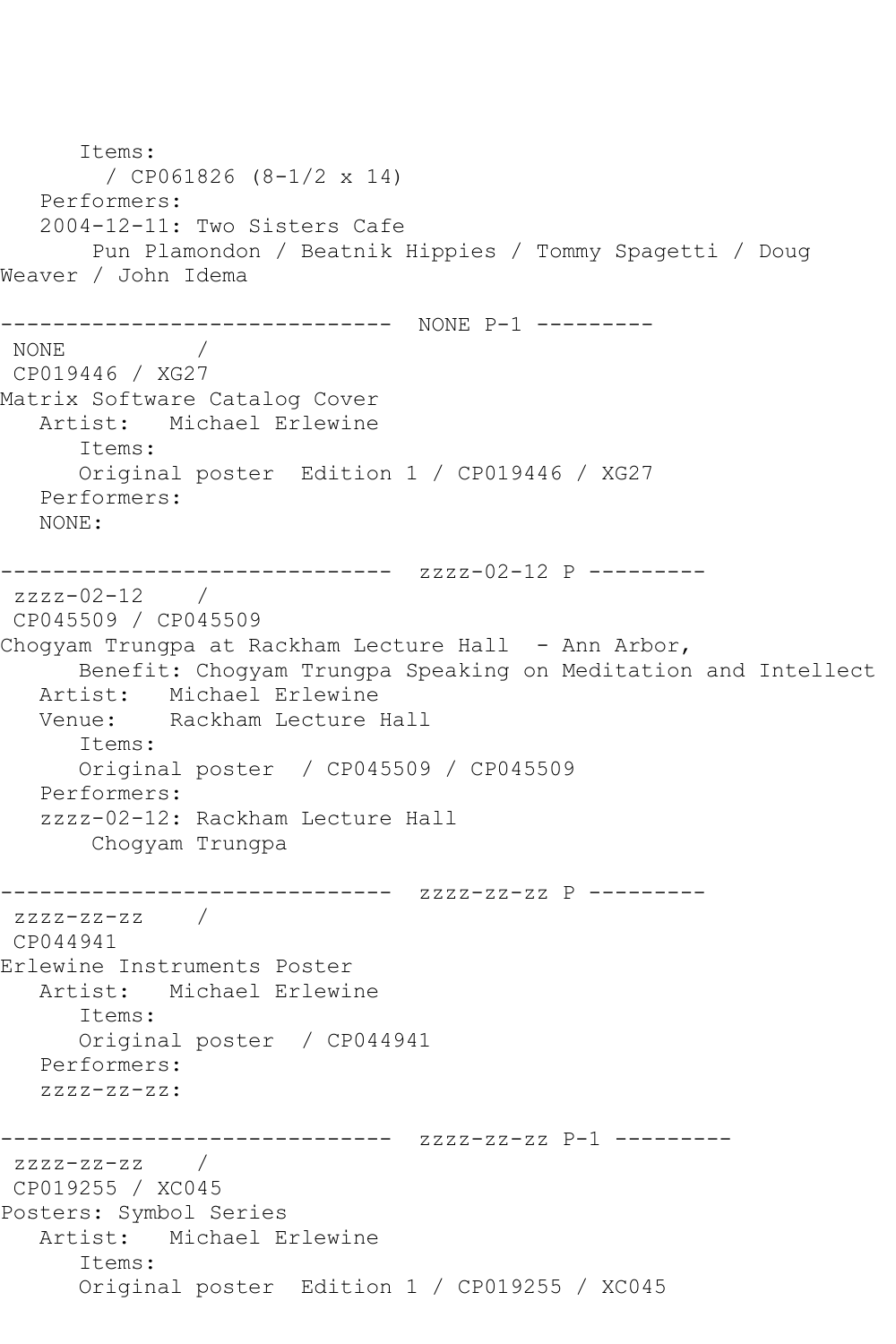```
 Performers:
   zzzz-zz-zz:
------------------------------ zzzz-zz-zz P-1 ---------
zzzz-zz-zz /
CP019256 / XC046
Posters: Symbol Series
   Artist: Michael Erlewine
      Items:
      Original poster Edition 1 / CP019256 / XC046
   Performers:
   zzzz-zz-zz:
------------------------------ zzzz-zz-zz P-1 ---------
zzzz-zz-zz / 
CP019257 / XC047
Erlewine Symbol Poster
   Artist: Michael Erlewine
      Items:
      Original poster Edition 1 / CP019257 / XC047
   Performers:
   zzzz-zz-zz:
------------------------------ zzzz-zz-zz P-1 ---------
zzzz-zz-zz / 
CP019258 / XC048
Posters: Symbol Series
   Artist: Michael Erlewine
      Items:
      Original poster Edition 1 / CP019258 / XC048
   Performers:
   zzzz-zz-zz:
------------------------------ zzzz-zz-zz P-1 ---------
zzzz-zz-zz / 
CP019259 / XC049
Erlewine Symbol Poster
   Artist: Michael Erlewine
      Items:
      Original poster Edition 1 / CP019259 / XC049
   Performers:
   zzzz-zz-zz:
------------------------------ zzzz-zz-zz P-1 ---------
zzzz-zz-zz / 
CP019260 / XC050
Posters: Symbol Series
```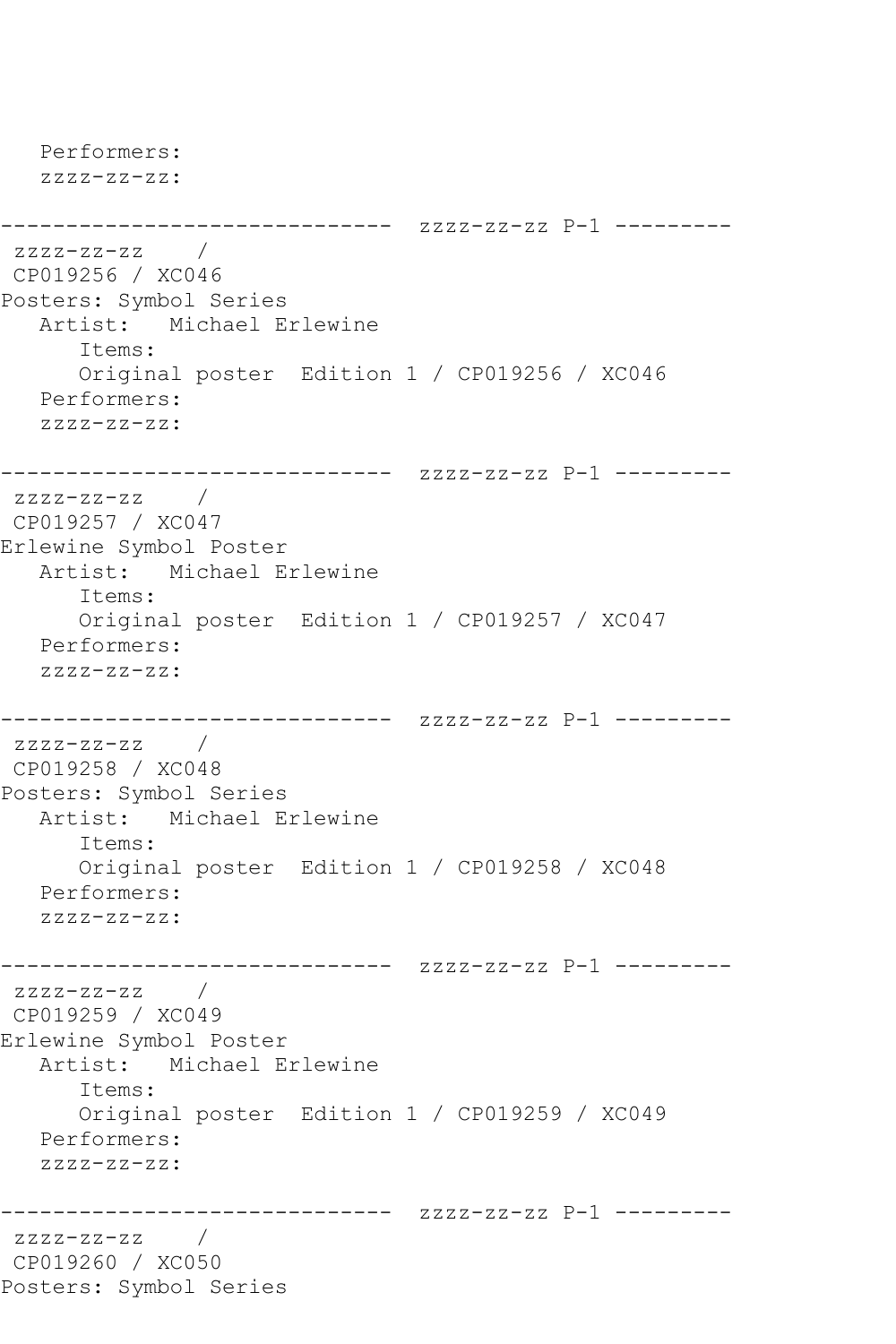```
 Artist: Michael Erlewine
      Items:
      Original poster Edition 1 / CP019260 / XC050
   Performers:
  ZZZZ-ZZ-ZZ:
------------------------------ zzzz-zz-zz P-1 ---------
zzzz-zz-zz / 
CP019261 / XC051
Posters: Symbol Series
   Artist: Michael Erlewine
      Items:
      Original poster Edition 1 / CP019261 / XC051
   Performers:
   zzzz-zz-zz:
------------------------------ zzzz-zz-zz P-1 ---------
zzzz-zz-zz /
CP019262 / XC052
Posters: Symbol Series
   Artist: Michael Erlewine
      Items:
      Original poster Edition 1 / CP019262 / XC052
   Performers:
   zzzz-zz-zz:
------------------------------ zzzz-zz-zz P-1 ---------
zzzz-zz-zz /
CP019263 / XC053
Posters: Symbol Series
   Artist: Michael Erlewine
      Items:
      Original poster Edition 1 / CP019263 / XC053
   Performers:
   zzzz-zz-zz:
------------------------------ zzzz-zz-zz P-1 ---------
zzzz-zz-zz / 
CP019264 / XC054
Posters: Symbol Series
   Artist: Michael Erlewine
      Items:
      Original poster Edition 1 / CP019264 / XC054
   Performers:
   zzzz-zz-zz:
```
------------------------------ zzzz-zz-zz P ---------